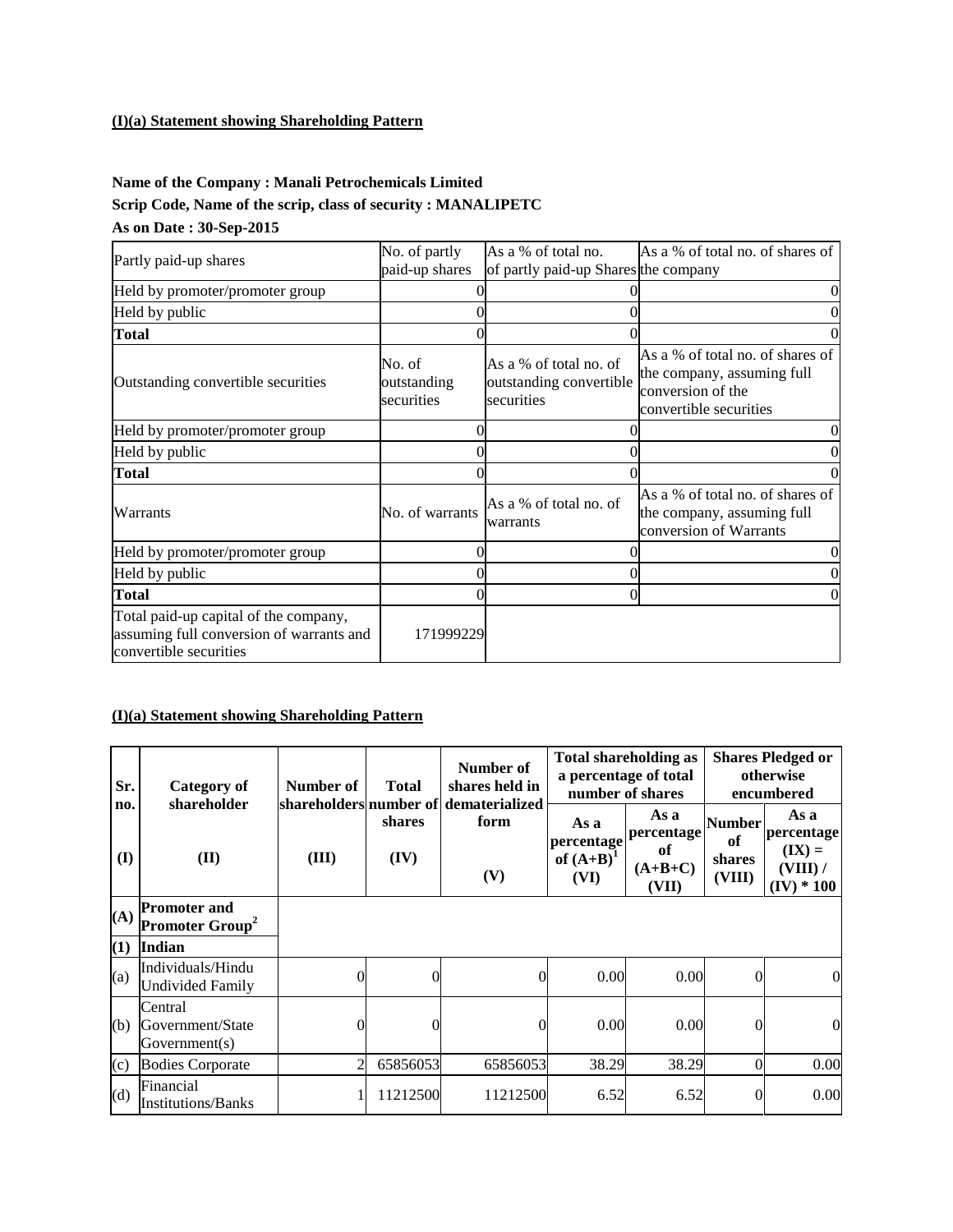| (e)  | Any Other (Total)                                                                                                      | 1                | 13648            | 13648          | 0.01  | 0.01  | $\overline{0}$   | 0.00 |
|------|------------------------------------------------------------------------------------------------------------------------|------------------|------------------|----------------|-------|-------|------------------|------|
| (e1) | Directors and their<br>Relatives                                                                                       | 1                | 13648            | 13648          | 0.01  | 0.01  | $\mathbf{0}$     | 0.00 |
|      | Sub-Total $(A)(1)$                                                                                                     | 4                | 77082201         | 77082201       | 44.82 | 44.82 | $\overline{0}$   | 0.00 |
| (2)  | Foreign                                                                                                                |                  |                  |                |       |       |                  |      |
| (a)  | Individuals (Non-<br>Resident<br>Individuals/Foreign<br>Individuals)                                                   | $\overline{0}$   | $\overline{0}$   | $\mathbf{0}$   | 0.00  | 0.00  | $\mathbf{0}$     | 0.00 |
| (b)  | <b>Bodies Corporate</b>                                                                                                | $\mathbf{0}$     | $\overline{0}$   | $\overline{0}$ | 0.00  | 0.00  | $\overline{0}$   | 0.00 |
| (c)  | Institutions                                                                                                           | $\overline{0}$   | $\overline{0}$   | $\mathbf{0}$   | 0.00  | 0.00  | $\overline{0}$   | 0.00 |
| (d)  | Qualified Foreign<br>Investor                                                                                          | $\overline{0}$   | $\overline{0}$   | $\mathbf{0}$   | 0.00  | 0.00  | $\mathbf{0}$     | 0.00 |
| (e)  | Any Other (Total)                                                                                                      | $\overline{0}$   | $\mathbf{0}$     | $\mathbf{0}$   | 0.00  | 0.00  | $\overline{0}$   | 0.00 |
|      | Sub-Total $(A)(2)$                                                                                                     | $\overline{0}$   | $\overline{0}$   | $\mathbf{0}$   | 0.00  | 0.00  | $\overline{0}$   | 0.00 |
|      | <b>Total Shareholding</b><br>of Promoter and<br><b>Promoter Group</b><br>$(A)=(A)(1)+(A)(2)$                           | 4                | 77082201         | 77082201       | 44.82 | 44.82 | $\boldsymbol{0}$ | 0.00 |
| (B)  | <b>Public</b><br>shareholding $3$                                                                                      |                  |                  |                |       |       |                  |      |
| (1)  | <b>Institutions</b>                                                                                                    |                  |                  |                |       |       |                  |      |
| (a)  | Mutual Funds/UTI                                                                                                       | 13               | 185100           | 17850          | 0.11  | 0.11  | N.A.             | N.A. |
| (b)  | Financial<br><b>Institutions/Banks</b>                                                                                 | 17               | 105040           | 83740          | 0.06  | 0.06  | N.A.             | N.A. |
| (c)  | Central<br>Government/State<br>Government(s)                                                                           | $\overline{0}$   | $\boldsymbol{0}$ | $\mathbf{0}$   | 0.00  | 0.00  | N.A.             | N.A. |
| (d)  | Venture Capital<br>Funds                                                                                               | $\overline{0}$   | $\mathbf{0}$     | $\overline{0}$ | 0.00  | 0.00  | N.A.             | N.A. |
| (e)  | <b>Insurance Companies</b>                                                                                             | $\boldsymbol{0}$ | $\mathbf{0}$     | $\mathbf{0}$   | 0.00  | 0.00  | N.A.             | N.A. |
| (f)  | Foreign Institutional<br>Investors                                                                                     | 5                | 3017304          | 3017304        | 1.75  | 1.75  | N.A.             | N.A. |
| (g)  | Foreign Venture<br>Capital Investors                                                                                   | $\boldsymbol{0}$ | $\boldsymbol{0}$ | $\mathbf{0}$   | 0.00  | 0.00  | N.A.             | N.A. |
| (h)  | Qualified Foreign<br>Investor                                                                                          | $\overline{0}$   | $\overline{0}$   | $\overline{0}$ | 0.00  | 0.00  | N.A.             | N.A. |
| (i)  | Any Other (Total)                                                                                                      | 1                | 289068           | 289068         | 0.17  | 0.17  | N.A.             | N.A. |
|      | Foreign Portfolio<br>(i1) Investor (Corporate)<br>Category II                                                          | 1                | 289068           | 289068         | 0.17  | 0.17  | N.A.             | N.A. |
|      | Sub-Total $(B)(1)$                                                                                                     | 36               | 3596512          | 3407962        | 2.09  | 2.09  | N.A.             | N.A. |
| (2)  | Non-institutions                                                                                                       |                  |                  |                |       |       |                  |      |
| (a)  | <b>Bodies Corporate</b>                                                                                                | 1114             | 10192954         | 9960754        | 5.93  | 5.93  | N.A.             | N.A. |
| (b)  | Individuals - i.<br>Individual<br><b>Shareholders Holding</b><br><b>Nominal Share</b><br>Capital Up To >Rs. 1<br>Lakh. | 126333           | 57550662         | 44369797       | 33.46 | 33.46 | N.A.             | N.A. |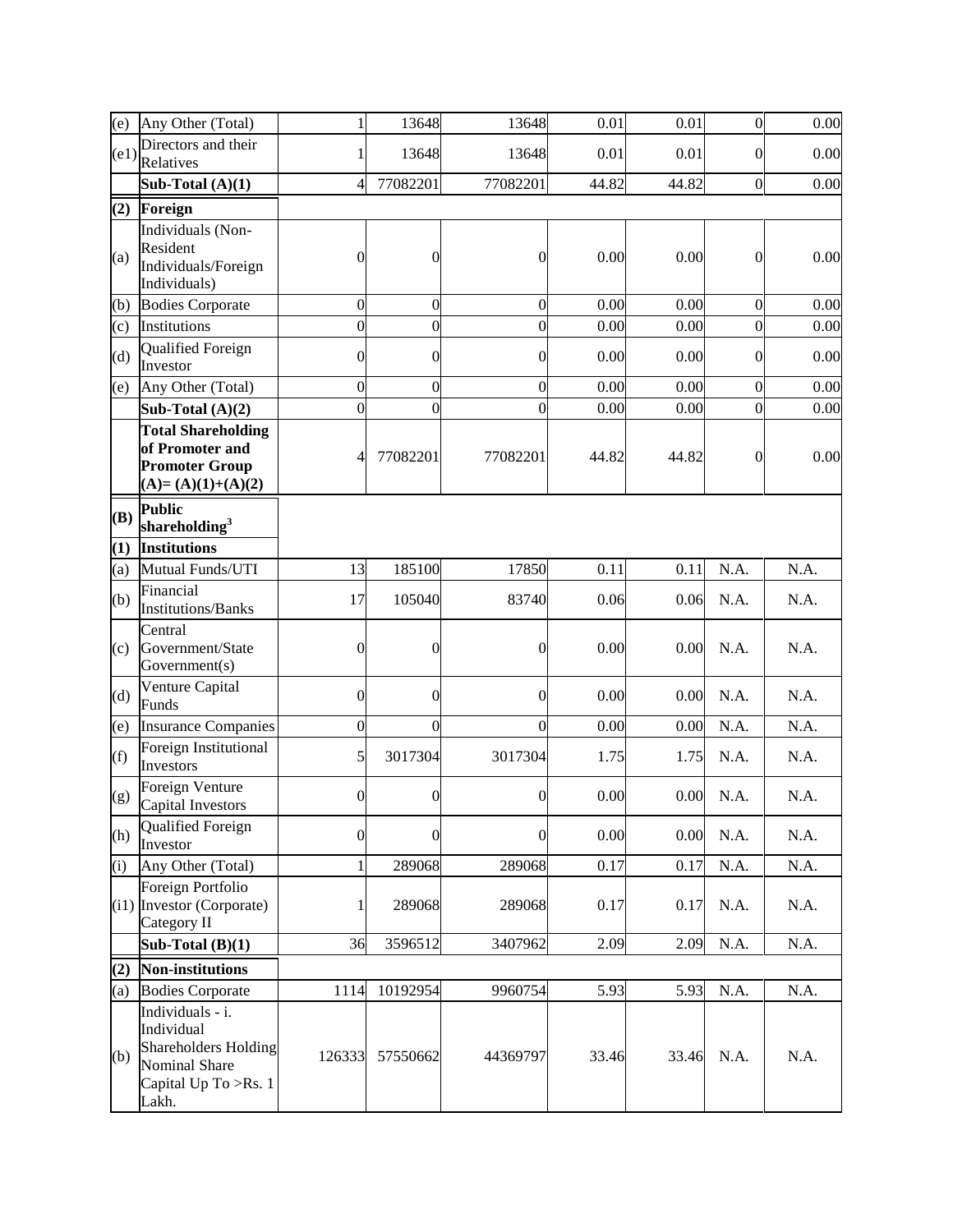|                | Individuals - ii.<br>Individual<br><b>Shareholders Holding</b><br><b>Nominal Share</b><br>Capital In Excess Of<br>Rs. 1 Lakh | 274      | 16283576         | 16208666       | 9.47   | 9.47   | N.A.           | N.A. |
|----------------|------------------------------------------------------------------------------------------------------------------------------|----------|------------------|----------------|--------|--------|----------------|------|
| (c)            | <b>Qualified Foreign</b><br>Investor                                                                                         | 0        | $\overline{0}$   | $\overline{0}$ | 0.00   | 0.00   | N.A.           | N.A. |
| (d)            | Any Other (Total)                                                                                                            | 5685     | 7293324          | 6185859        | 4.24   | 4.24   | N.A.           | N.A. |
|                | $(d1)$ Clearing Members                                                                                                      | 146      | 496737           | 496737         | 0.29   | 0.29   | N.A.           | N.A. |
|                | Hindu Undivided<br>$(d2)\n\begin{bmatrix}\n\text{Im } \\ \text{Families}\n\end{bmatrix}$                                     | 1373     | 3190708          | 3190543        | 1.86   | 1.86   | N.A.           | N.A. |
|                | (d3) Non Resident Indians                                                                                                    | 4161     | 3518879          | 2411579        | 2.05   | 2.05   | N.A.           | N.A. |
|                | Overseas Corporate<br>$\left \frac{d4}{d}\right $ Bodies                                                                     |          | 85050            | 85050          | 0.05   | 0.05   | N.A.           | N.A. |
|                | $(d5)$ Trusts                                                                                                                | 4        | 1950             | 1950           | 0.00   | 0.00   | N.A.           | N.A. |
|                | Sub-Total $(B)(2)$                                                                                                           | 133406   | 91320516         | 76725076       | 53.09  | 53.09  | N.A.           | N.A. |
|                | <b>Total Public</b><br>Shareholding $(B)=$<br>$(B)(1)+(B)(2)$                                                                | 133442   | 94917028         | 80133038       | 55.18  | 55.18  | N.A.           | N.A. |
|                | <b>TOTAL</b> $(A)+(B)$                                                                                                       |          | 133446 171999229 | 157215239      | 100.00 | 100.00 | $\Omega$       | 0.00 |
|                | Shares held by<br>Custodians and<br>(C) against which<br>Depository Receipts<br>have been issued                             | $\theta$ | $\overline{0}$   | $\overline{0}$ | N.A.   | 0.00   | N.A.           | N.A. |
| C <sub>1</sub> | Promoter and<br><b>Promoter Group</b>                                                                                        | $\theta$ | $\Omega$         | $\overline{0}$ | N.A.   | 0.00   | N.A.           | N.A. |
| C <sub>2</sub> | Public                                                                                                                       | 0        | $\overline{0}$   | $\Omega$       | N.A.   | 0.00   | N.A.           | N.A. |
|                | <b>GRAND TOTAL</b><br>$(A)+(B)+(C)$                                                                                          |          | 133446 171999229 | 157215239      | N.A.   | 100.00 | $\overline{0}$ | 0.00 |

**<sup>1</sup>For determining public shareholding for the purpose of Clause 40A.**

**<sup>2</sup>For definitions of "Promoter" and "Promoter Group", refer to Clause 40A.**

**<sup>3</sup>For definitions of "Public Shareholding", refer to Clause 40A.**

## **(I)(b) Statement showing Shareholding of persons belonging to the category "Promoter and Promoter Group"**

|     |                                                                                 |       | <b>Total Shares</b><br>held        |                                                      |      | Shares pledged or<br>otherwise encumbered               |                                                 | Details of                                          | warrants                                              |                           | <b>Details of convertible</b><br>securities                                                                       | <b>Total</b><br>shares                                                     |
|-----|---------------------------------------------------------------------------------|-------|------------------------------------|------------------------------------------------------|------|---------------------------------------------------------|-------------------------------------------------|-----------------------------------------------------|-------------------------------------------------------|---------------------------|-------------------------------------------------------------------------------------------------------------------|----------------------------------------------------------------------------|
| (I) | <b>Sr.</b> Name of the <b>PAN</b> of the<br>No. shareholder Shareholder<br>(II) | (III) | <b>Number grand Number</b><br>(IV) | as a<br>$%$ of<br>total<br>$(A) +$<br>$(B) +$<br>(C) | (VI) | as a<br>percentage<br>$(VII) =$<br>(VI) /<br>$(IV)*100$ | as a<br>grand<br>$(A) +$<br>$(B) +$<br>$(C)$ of | % of Number<br>of<br>total warrants<br>held<br>(XI) | As a $%$<br>total<br>of<br>warrants<br>of the<br>same | Number of<br>held<br>(XI) | As a $%$<br>total<br>number convertible number of<br>securities convertible<br>securities<br>of the<br>same class | (including<br>underlying<br>shares<br>assuming<br>full<br>conversion<br>of |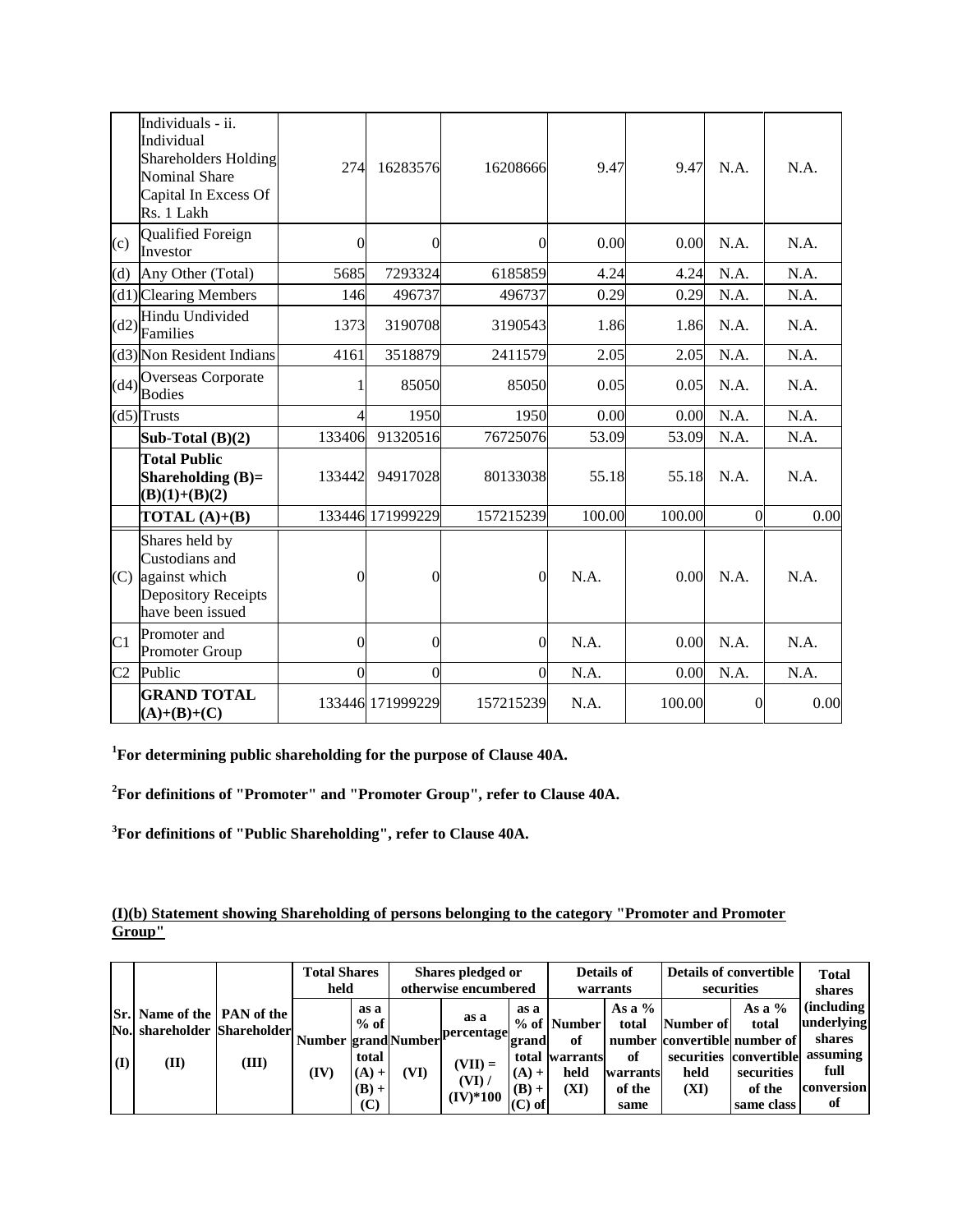|                |                                                                   |                | (V)  |                |      | sub-<br>clause<br>(I)(a)<br>(VIII) |                | class<br>(X) |                  | (XII) | warrants<br>and<br>convertible<br>securities)<br>as a % of<br>diluted<br>share<br>capital<br>(XIII) |
|----------------|-------------------------------------------------------------------|----------------|------|----------------|------|------------------------------------|----------------|--------------|------------------|-------|-----------------------------------------------------------------------------------------------------|
| 1              | Tamilnadu<br>Industrial<br>Development<br>Corporation<br>Ltd      | 11212500       | 6.52 | $\overline{0}$ | 0.00 | 0.00                               | $\mathbf{0}$   | 0.00         | $\boldsymbol{0}$ | 0.00  | 6.52                                                                                                |
| $\overline{2}$ | Southern<br>Petrochemical<br>Industries<br>Corporation<br>Limited | 10000          | 0.01 | $\overline{0}$ | 0.00 | 0.00                               | $\mathbf{0}$   | 0.00         | $\boldsymbol{0}$ | 0.00  | 0.01                                                                                                |
| 3              | SIDD Life<br>Sciences<br>Private<br>Limited                       | 65846053 38.28 |      | $\mathbf{0}$   | 0.00 | 0.00                               | $\overline{0}$ | 0.00         | $\theta$         | 0.00  | 38.28                                                                                               |
| $\overline{4}$ | Muthiah A.C                                                       | 13648          | 0.01 | $\overline{0}$ | 0.00 | 0.00                               | $\mathbf{0}$   | 0.00         | $\boldsymbol{0}$ | 0.00  | 0.01                                                                                                |
|                | <b>TOTAL</b>                                                      | 7708220144.82  |      | $\overline{0}$ | 0.00 | 0.00                               | $\mathbf{0}$   | 0.00         | $\boldsymbol{0}$ | 0.00  | 44.82                                                                                               |

#### **I)(c) Statement showing Shareholding of persons belonging to the category "Public" and holding more than 1% of the total number of shares**

|            |                               |                                                |           | Shares as a<br>percentage of                                                                                                   |                                         | <b>Details of warrants</b>                                    |                                                | <b>Details of convertible</b><br>securities       | <b>Total shares</b><br><i>(including)</i>                                                                                                                 |
|------------|-------------------------------|------------------------------------------------|-----------|--------------------------------------------------------------------------------------------------------------------------------|-----------------------------------------|---------------------------------------------------------------|------------------------------------------------|---------------------------------------------------|-----------------------------------------------------------------------------------------------------------------------------------------------------------|
| Sr.<br>No. | Name of the<br>shareholder    | <b>PAN</b> of the<br><b>Shareholder</b> shares | Number of | total number<br>of shares<br>{i.e., Grand<br>Total<br>$(A)+(B)+(C)$<br>indicated in<br>Statement at<br>para $(I)(a)$<br>above} | <b>Number</b><br>of<br>warrants<br>held | As a % total<br>number of<br>warrants of<br>the same<br>class | Number of<br>convertible<br>securities<br>held | convertible<br>securities of<br>the same<br>class | underlying<br>shares<br>% w.r.t total assuming full<br>number of conversion of<br>warrants<br>and<br>convertible<br>securities) as<br>$a\%$ of<br>diluted |
|            | Passage<br>to India<br>Master |                                                | 2260000   | 1.31                                                                                                                           |                                         | 0.00                                                          | $\Omega$                                       | 0.00                                              | 1.31                                                                                                                                                      |
|            | Fund<br>Limited               |                                                |           |                                                                                                                                |                                         |                                                               |                                                |                                                   |                                                                                                                                                           |
|            | <b>TOTAL</b>                  |                                                | 2260000   | 1.31                                                                                                                           |                                         | 0.00                                                          |                                                | 0.00                                              | 1.31                                                                                                                                                      |

### **I)(c) Statement showing Shareholding of persons belonging to the category "Public" and holding more than 5% of the total number of shares**

| Sr.<br>No. | Name of the<br>shareholder | <b>PAN</b> of the Number<br>Shareholder of shares $ P $ | Shares as a<br>percentage | <b>Details of warrants</b>    |  | securities | Details of convertible Total shares<br>(including |
|------------|----------------------------|---------------------------------------------------------|---------------------------|-------------------------------|--|------------|---------------------------------------------------|
|            |                            |                                                         | of total                  | Number As a % total Number of |  | $\%$ w.r.t | underlying                                        |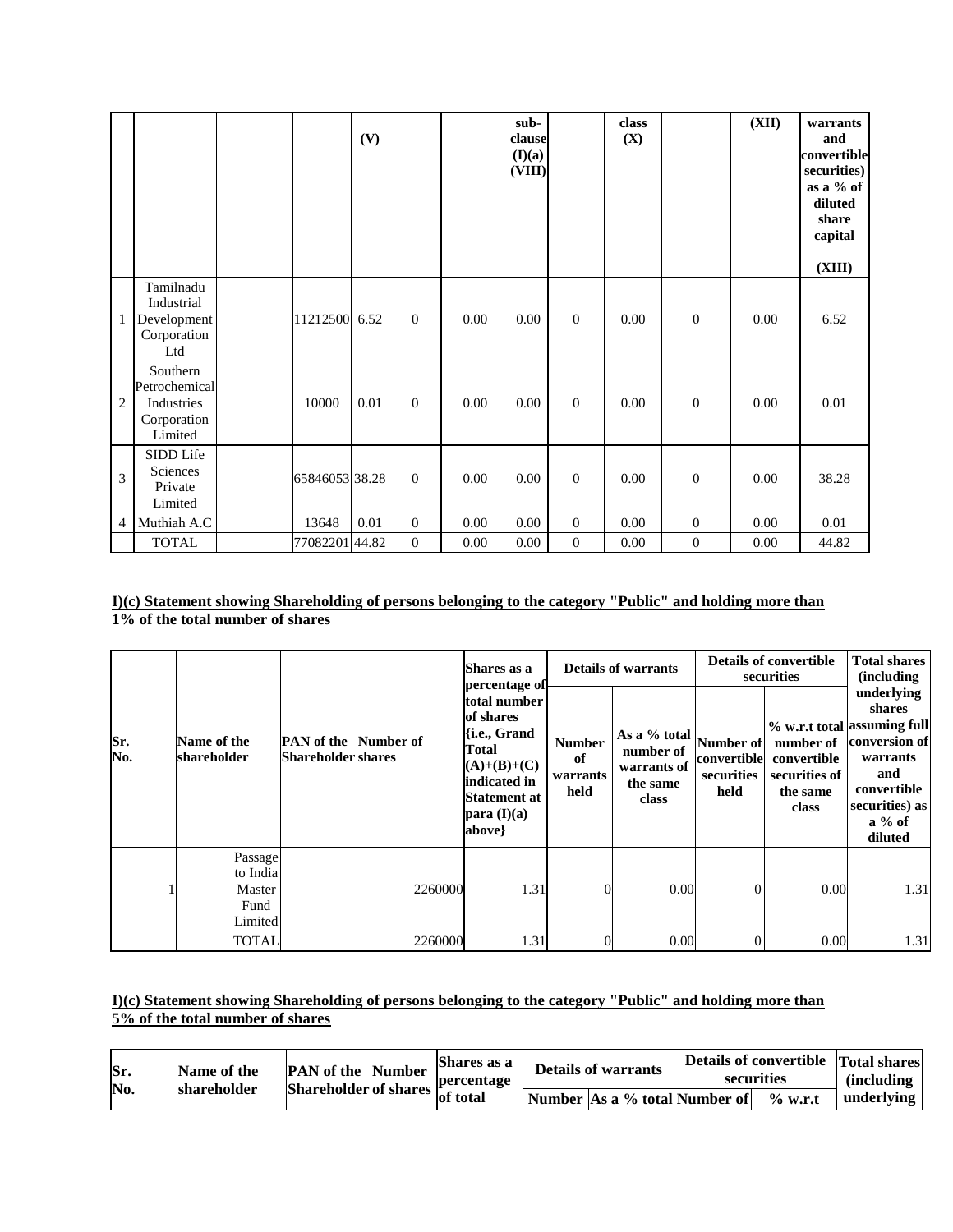|              |  | number of<br>shares {i.e.,  warrants warrants of   securities  <br><b>Grand</b><br>Total<br>$(A)+(B)+(C)$<br>indicated in<br><b>Statement</b><br>at para<br>(I)(a)<br>above} | of<br>held | number of convertible<br>the same<br>class | held     | total<br>number of<br>convertible<br>securities of conversion<br>the same<br>class | shares<br>assuming<br>full<br>of warrants<br>and<br>convertible<br>securities)<br>as a $%$ of<br>diluted |
|--------------|--|------------------------------------------------------------------------------------------------------------------------------------------------------------------------------|------------|--------------------------------------------|----------|------------------------------------------------------------------------------------|----------------------------------------------------------------------------------------------------------|
| <b>NIL</b>   |  | 0.00                                                                                                                                                                         |            | 0.00                                       | $\theta$ | 0.00                                                                               | 0.00                                                                                                     |
| <b>TOTAL</b> |  | 0.00                                                                                                                                                                         |            | 0.00                                       |          | 0.00                                                                               | 0.00                                                                                                     |

### **(I)(d) Statement showing details of locked-in shares**

| Sr.<br>No. | Name of the<br>shareholder | <b>PAN</b> of the<br><b>Shareholder</b> | Number of locked-<br>in shares | Locked-in shares as a percentage of<br>total number of shares<br>$\{i.e., Grand Total (A)+(B)+(C)\}$<br>indicated in Statement at para<br>$(I)(a)$ above} |
|------------|----------------------------|-----------------------------------------|--------------------------------|-----------------------------------------------------------------------------------------------------------------------------------------------------------|
|            | Ni1                        |                                         |                                | 0.00                                                                                                                                                      |
|            | TOTAL                      |                                         |                                | 0.00                                                                                                                                                      |

### **(II)(a) Statement showing details of Depository Receipts (DRs)**

| Sr. Type of outstanding<br>No. DR (ADRs, GDRs, outstanding<br>No. SDRs, etc.) | outstanding DRs <sup>3</sup> | Number of<br>loutstanding DRs | Shares underlying outstanding DRs as a<br>shares underlying percentage of total number of shares {i.e., Grand s<br>shares underlying Total $(A)+(B)+(C)$ indicated in Statement at para<br>$(I)(a)$ above} |
|-------------------------------------------------------------------------------|------------------------------|-------------------------------|------------------------------------------------------------------------------------------------------------------------------------------------------------------------------------------------------------|
| <b>TOTAL</b>                                                                  |                              |                               | 0.00                                                                                                                                                                                                       |

### **(II)(b) Statement showing holding of Depository Receipts (DRs), where underlying shares held by 'promoter/promoter group' are in excess of 1% of the total number of shares**

| <b>Sr.</b> Name of the DR<br>No.Holder | Type of<br>outstanding DR shares<br>(ADRs, GDRs,<br><b>SDRs, etc.)</b> | Number of<br>underlying<br>outstanding<br><b>DRs</b> | Shares underlying outstanding DRs as a<br>percentage of total<br>number of shares {i.e., Grand Total $(A)+(B)+(C)$<br>indicated in<br>Statement at para $(I)(a)$ above} |
|----------------------------------------|------------------------------------------------------------------------|------------------------------------------------------|-------------------------------------------------------------------------------------------------------------------------------------------------------------------------|
|                                        | TOTAL                                                                  |                                                      | 0.00                                                                                                                                                                    |

## **(III) (a) Statement showing the voting pattern of shareholders, if more than one class of shares/securities is issued by the issuer.**

| Sr. | Category of | <b>Number of Voting</b>          | <b>Total Voting</b> |                               |
|-----|-------------|----------------------------------|---------------------|-------------------------------|
| no. | shareholder | <b>Rights held in each class</b> | <b>Rights</b>       | Total Voting Rights i.e. (VI) |
|     |             | of securities                    | $(III+IV+V)$        |                               |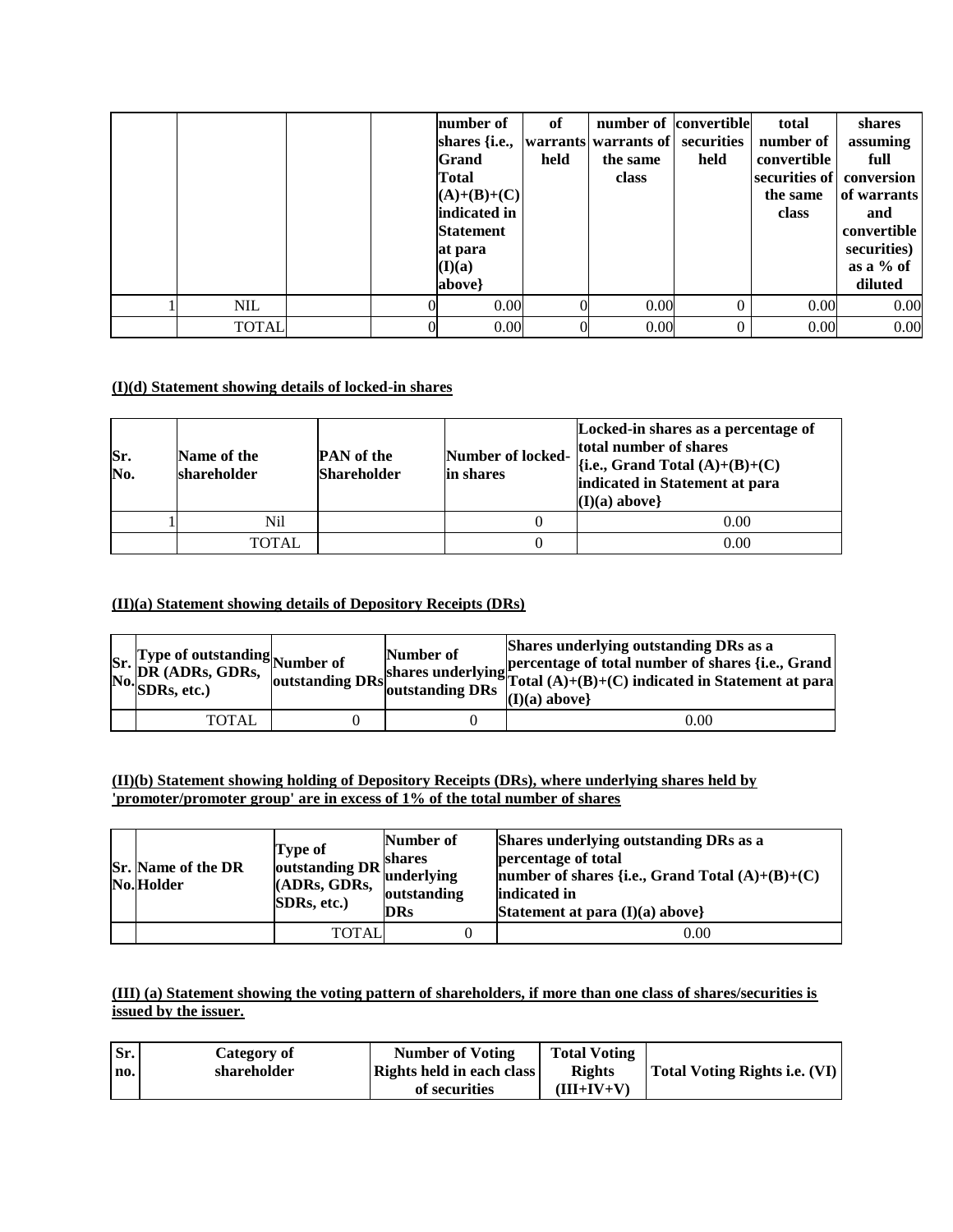| $\mathbf{I}$ | (II)                                                                                                     | (III)            | Class $X Class Y Class Z$<br>(IV) | (V)              | (VI)             | As a<br>$(A+B)$<br>(VII) | As a<br>percentage of percentage of<br>$(A+B+C)$<br>(VIII) |
|--------------|----------------------------------------------------------------------------------------------------------|------------------|-----------------------------------|------------------|------------------|--------------------------|------------------------------------------------------------|
| (A)          | <b>Promoter and Promoter Group<sup>2</sup></b>                                                           |                  |                                   |                  |                  |                          |                                                            |
| (1)          | Indian                                                                                                   |                  |                                   |                  |                  |                          |                                                            |
| (a)          | Individuals/Hindu Undivided<br>Family                                                                    | $\overline{0}$   | $\overline{0}$                    | $\overline{0}$   | $\boldsymbol{0}$ | 0.00                     | 0.00                                                       |
| (b)          | Central Government/State<br>Government(s)                                                                | $\overline{0}$   | $\Omega$                          | $\overline{0}$   | 0                | 0.00                     | 0.00                                                       |
| (c)          | <b>Bodies Corporate</b>                                                                                  | $\overline{0}$   | $\overline{0}$                    | $\overline{0}$   | 0                | 0.00                     | 0.00                                                       |
| (d)          | Financial Institutions/Banks                                                                             | $\overline{0}$   | $\mathbf{0}$                      | $\overline{0}$   | $\overline{0}$   | 0.00                     | 0.00                                                       |
| (e)          | Any Other (Total)                                                                                        | $\overline{0}$   | $\mathbf 0$                       | $\overline{0}$   | $\overline{0}$   | 0.00                     | 0.00                                                       |
|              | Sub-Total $(A)(1)$                                                                                       | $\overline{0}$   | $\overline{0}$                    | $\overline{0}$   | $\overline{0}$   | 0.00                     | 0.00                                                       |
| (2)          | Foreign                                                                                                  |                  |                                   |                  |                  |                          |                                                            |
| (a)          | Individuals (Non-Resident<br>Individuals/Foreign Individuals)                                            | $\overline{0}$   | $\Omega$                          | $\overline{0}$   | 0                | 0.00                     | 0.00                                                       |
| (b)          | <b>Bodies Corporate</b>                                                                                  | $\overline{0}$   | $\boldsymbol{0}$                  | $\overline{0}$   | $\overline{0}$   | 0.00                     | 0.00                                                       |
| (c)          | Institutions                                                                                             | $\overline{0}$   | $\mathbf{0}$                      | $\overline{0}$   | $\overline{0}$   | 0.00                     | 0.00                                                       |
| (d)          | Qualified Foreign Investor                                                                               | $\overline{0}$   | $\overline{0}$                    | $\overline{0}$   | $\overline{0}$   | 0.00                     | 0.00                                                       |
| (e)          | Any Other (Total)                                                                                        | $\theta$         | $\mathbf{0}$                      | $\overline{0}$   | $\overline{0}$   | 0.00                     | 0.00                                                       |
|              | Sub-Total $(A)(2)$                                                                                       | $\theta$         | $\theta$                          | $\overline{0}$   | $\overline{0}$   | 0.00                     | 0.00                                                       |
|              | <b>Total Shareholding of Promoter</b><br>and Promoter Group $(A)=$<br>$(A)(1)+(A)(2)$                    | $\overline{0}$   | $\overline{0}$                    | $\overline{0}$   | 0                | 0.00                     | 0.00                                                       |
| (B)          | <b>Public shareholding</b>                                                                               |                  |                                   |                  |                  |                          |                                                            |
| (1)          | <b>Institutions</b>                                                                                      |                  |                                   |                  |                  |                          |                                                            |
| (a)          | Mutual Funds/UTI                                                                                         | $\overline{0}$   | $\overline{0}$                    | $\overline{0}$   | $\boldsymbol{0}$ | 0.00                     | 0.00                                                       |
| (b)          | <b>Financial Institutions/Banks</b>                                                                      | $\overline{0}$   | $\overline{0}$                    | $\overline{0}$   | $\overline{0}$   | 0.00                     | 0.00                                                       |
| (c)          | Central Government/State<br>Government(s)                                                                | $\overline{0}$   | $\theta$                          | $\overline{0}$   | 0                | 0.00                     | 0.00                                                       |
| (d)          | Venture Capital Funds                                                                                    | $\overline{0}$   | $\mathbf{0}$                      | $\overline{0}$   | $\mathbf{0}$     | 0.00                     | 0.00                                                       |
| (e)          | <b>Insurance Companies</b>                                                                               | $\overline{0}$   | $\mathbf{0}$                      | $\overline{0}$   | $\overline{0}$   | 0.00                     | 0.00                                                       |
| (f)          | Foreign Institutional Investors                                                                          | $\Omega$         | $\theta$                          | $\Omega$         | $\overline{0}$   | 0.00                     | 0.00                                                       |
| (g)          | Foreign Venture Capital Investors                                                                        | $\overline{0}$   | $\mathbf 0$                       | $\overline{0}$   | $\mathbf{0}$     | 0.00                     | 0.00                                                       |
| (h)          | Qualified Foreign Investor                                                                               | $\overline{0}$   | $\mathbf 0$                       | $\overline{0}$   | $\overline{0}$   | 0.00                     | 0.00                                                       |
| (h)          | Any Other (Total)                                                                                        | $\boldsymbol{0}$ | $\mathbf 0$                       | $\overline{0}$   | $\overline{0}$   | 0.00                     | 0.00                                                       |
|              | Sub-Total $(B)(1)$                                                                                       | $\overline{0}$   | $\overline{0}$                    | $\overline{0}$   | $\overline{0}$   | 0.00                     | 0.00                                                       |
| (2)          | <b>Non-institutions</b>                                                                                  |                  |                                   |                  |                  |                          |                                                            |
| (a)          | <b>Bodies Corporate</b>                                                                                  | $\boldsymbol{0}$ | $\overline{0}$                    | $\boldsymbol{0}$ | $\boldsymbol{0}$ | 0.00                     | 0.00                                                       |
| (b)          | Individuals - i. Individual<br><b>Shareholders Holding Nominal</b><br>Share Capital Up To >Rs. 1 Lakh.   | $\boldsymbol{0}$ | $\overline{0}$                    | $\overline{0}$   | $\boldsymbol{0}$ | 0.00                     | 0.00                                                       |
|              | Individuals - ii. Individual<br>Shareholders Holding Nominal<br>Share Capital In Excess Of Rs. 1<br>Lakh | $\boldsymbol{0}$ | $\boldsymbol{0}$                  | $\overline{0}$   | $\boldsymbol{0}$ | 0.00                     | 0.00                                                       |
| (c)          | Qualified Foreign Investor                                                                               | $\mathbf{0}$     | $\overline{0}$                    | $\boldsymbol{0}$ | $\boldsymbol{0}$ | 0.00                     | 0.00                                                       |